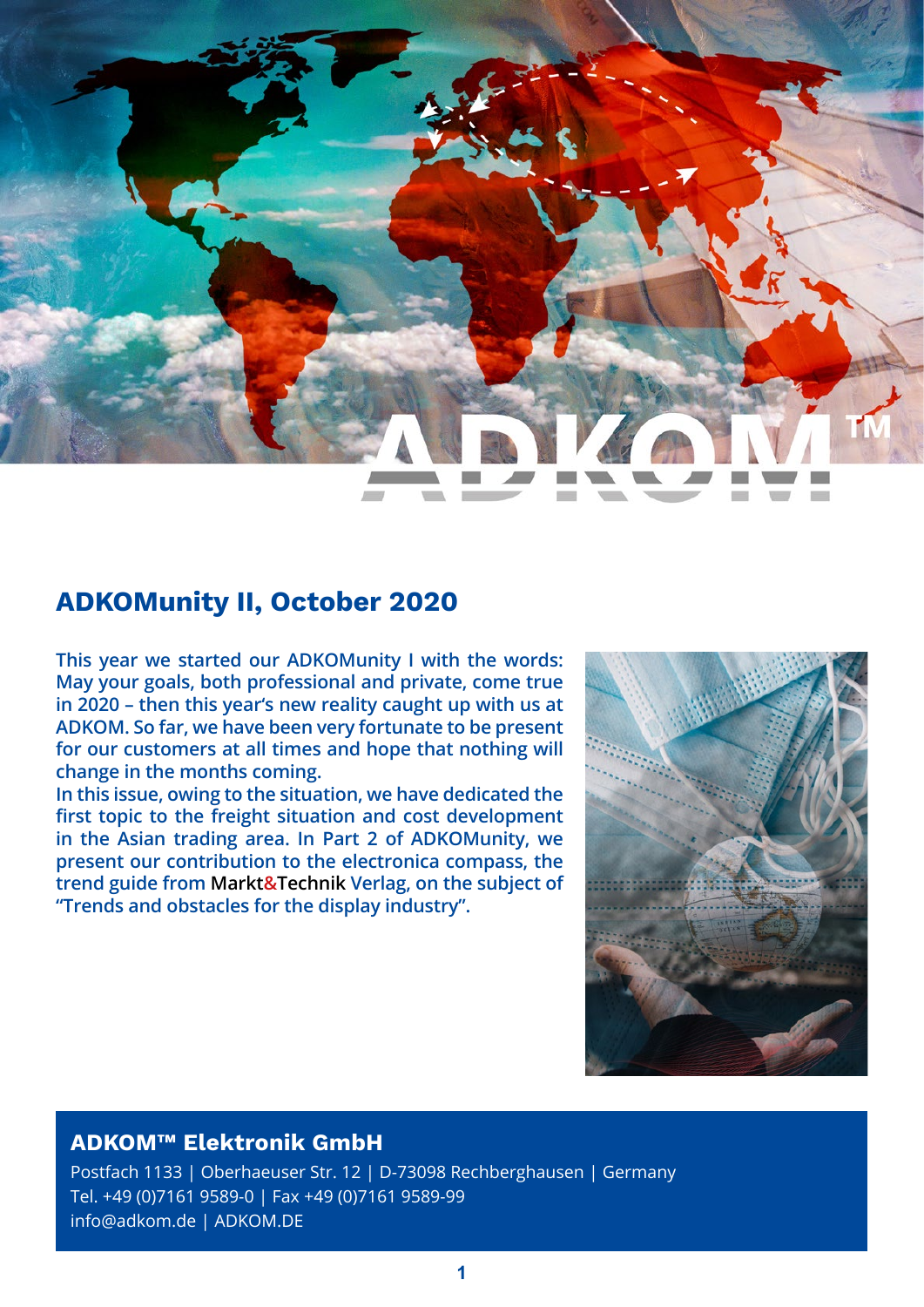

# **The current situation in the freight market for imports from China and Hong Kong**

**As is known, the 1st lockdown is behind us, but the import situation has not yet returned to normal. If we ignore the entry and exit restrictions of the countries of origin for a moment, the situation will remain tense. One of the main reasons for this is that passenger flights are not returning to the same frequency as they were before the pandemic began.**

With passenger aircraft, however, a large part of the cargo is taken worldwide; and thus, also from Asia to the relevant destination countries. This results in restricted departure frequencies and, in some cases, very limited cargo transportation capacities.

Most trade routes around the globe are still showing strong double-digit capacity declines. According to current figures from the logistics industry, global air freight capacity fell by over 20% at the beginning of the fourth quarter compared to the previous year. The available capacities of passenger airlines are now showing slight improvements again – but are still almost two thirds below the previous year's figure. The transatlantic capacity from Asia to Europe and also in the opposite direction has fallen by over 50%, the inner-Asian air freight capacity by a fifth year-on-year-rate. On the other hand, there are comparably high, and in some cases even higher, import volumes required.

At ADKOM, we have been in close contact with our carriers on a daily basis since the institution of the pandemic restrictions. We constantly strive to keep the effects on your ordered goods at the lowest possible level. Even so, air freight rates remain at a higher level than before COVID-19. As a result, air freight surcharges unfortunately still have to be accepted. The transit times to Germany also increased by several days, which is due to the acute border controls in Europe, but also between China and Hong Kong.

For the fourth quarter of 2020 we expect a traditionally higher freight volume and tightening or further advancing air freight rates. A peak season surcharge is also being discussed.

Due to the problem described and also due to the weaker world market, production capacities of the well-known display manufacturers are increasingly being allocated to the Chinese domestic market. This can lead to further problems for European customers. We will keep track of the developing situation for you and provide information in the next ADKOMunity.

## **ADKOM's contribution to the 2020 electronica compass published by Markt&Technik**

**In September of this year we received a request from the Markt& Technik editorial team for an input for trend Guide 2020 on the subject of "Trends and obstacles in the display industry", which we were happy to comply with. The editorial questions turned into an article worth reading under the heading "There is no alternative to LCDs in the industrial sector".**



#### **ADKOM™ Elektronik GmbH**

Postfach 1133 | Oberhaeuser Str. 12 | D-73098 Rechberghausen | Germany Tel. +49 (0)7161 9589-0 | Fax +49 (0)7161 9589-99 info@adkom.de | ADKOM.DE